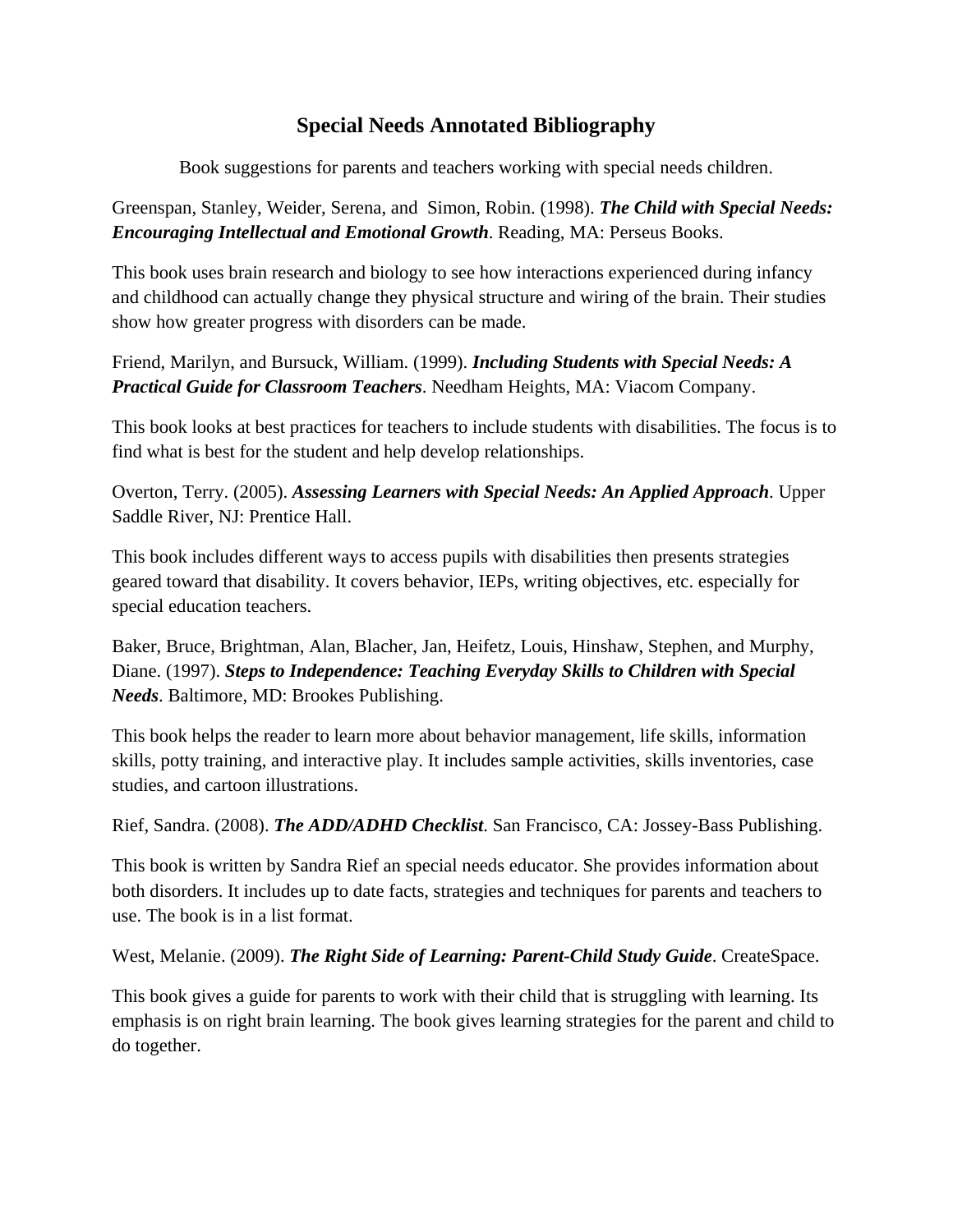Jensen, Eric. (1998). *Teaching with the Brain in Mind*. Alexandria, VA: Association for Supervision and Curriculum Development.

This book explains how the brain works and how it is made up including several diagrams and pictures. This would be a helpful resource for parents and educators to better understand the brains and incorporate that into specific disabilities.

Siegel, Bryna. (2003). *Helping Children with Autism Learn, Treatment Approaches for Parents and Professionals*. New York, NY: Oxford Press.

This book is resourceful for anyone working with a child with autism. It focuses on communication, the basic knowledge of autism, life skills, and provides models for teaching.

Kranowitz, Carol. (2003). *The Out-of-Sync Child has Fun: Activities for Kids with Sensory Integration Dysfunction.* New York, NY: Penguin Group.

This book is a follow up to the book *The Out-of-Sync Child*. It contains over three hundred pages of activities, exercises, games, and projects with Sensory Integrative Dysfunction or Disorder. All of the senses are included even body position and balance. It also focuses on therapy concerning motor skills.

Phelan, Thomas and Schonour, Sarah. (2010). *1-2-3 Magic for Teachers: Effective Classroom Discipline Pre-K through Grade 8.* Glen Ellyn, IL: ParentMagic, Inc.

This book includes many of the most frequent questions about classroom discipline by teachers and answers them. The book includes behavior management techniques, adaptations for certain situations, and case study examples.

Emmons, Polly and Anderson, Liz. (2005). *Understanding Sensory Dysfunction: Learning, Development and Sensory Dysfunction in Autism Spectrum Disorders ADHD, Learning Disabilities and Bipolar Disorder.* London, UK: Jessica Kingsley Publishing.

This book provides examples to integrate different ways to help children with sensory disorders. The book focused on observation of the individual child and how best to communicate to them. Teachers cannot diagnose a child but they can find ways from the book to better understand and work with the child.

## Kosman, Gary and Chiu, Grace. (2007). *Bonding While Learning: Activities to Grow Your Relationship While Preparing for Reading Success*. Mission Hills, CA: America Learns, LLC.

This book includes activities that are practical for parents and teachers to use with their toddlers and preschoolers. It is helpful especially for children with speech delays, dyslexia, and autism. The book focuses on speech, reading, communication, listening skills, and sounds. Bonding and interaction are the key to this book success.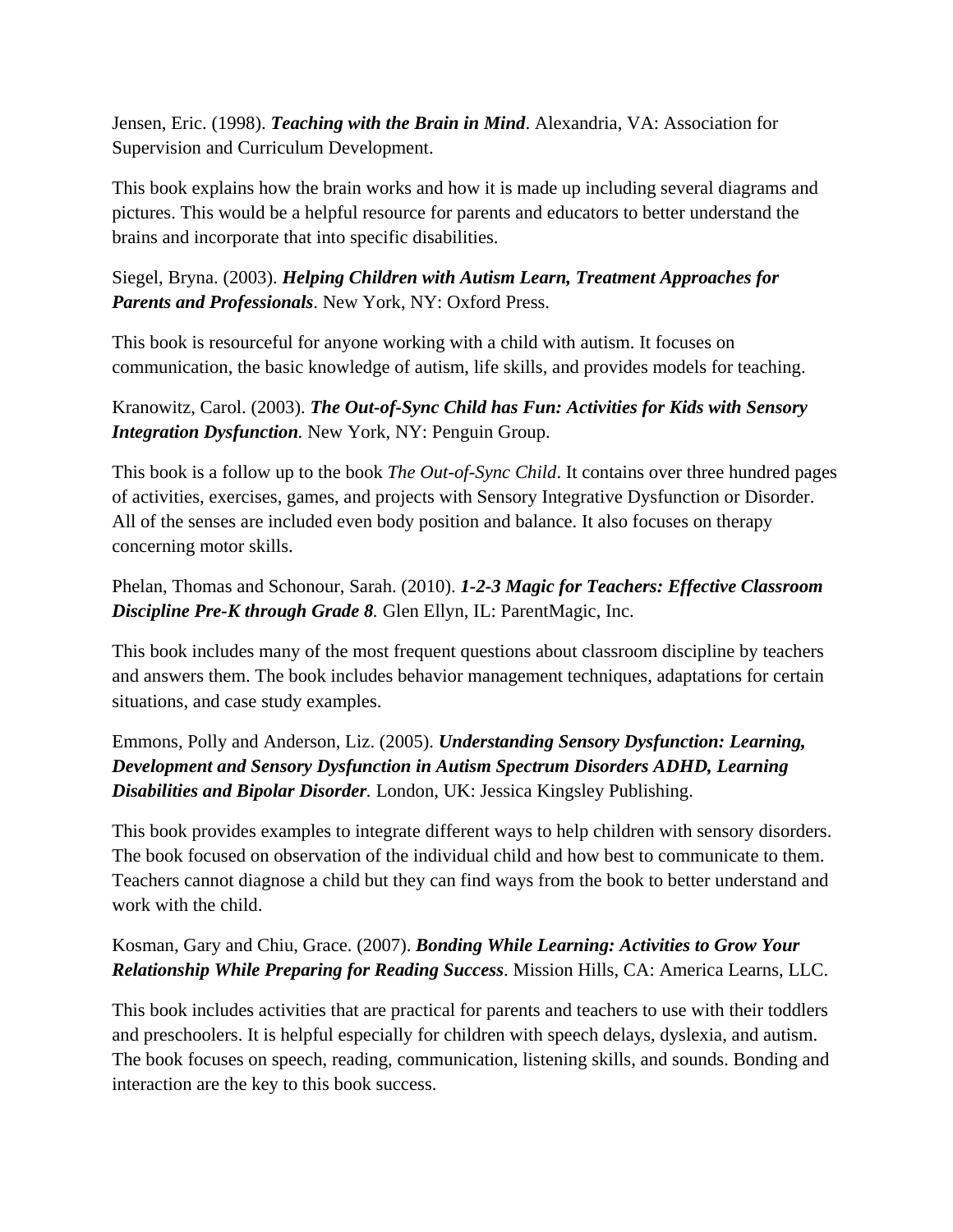Stevens, Suzanne. (1997). *Classroom Success for the LD and ADHD Child*. Winston-Salem, NC: John F. Blair Publisher.

Stevens is an educator and therapist. The book guides parents in helping their learning disabled child or child with ADHD. Stevens gives practical ways for the child to be successful in the school systems.

Kamata, Suzanne. (2008). *Love You to Pieces: Creative Writers on Raising a Child with Special Needs.* Boston, MA*:* Beacon Press.

This book is the voice of parents and families that have a family member or child with severe disabilities. There are poems and short stories to help comfort others through their stories.

Edelson, Miriam. (2005). *Battle Cries: Justice for Kids with Special Needs*. Toronto, Canada: Sumach Press.

This book includes interviews from eight Canadian families that have a child with severe disabilities. It looks at the struggles families face and how to present them to policy makers and professionals. Interaction with the community is one of the main points.

Batshaw, Mark. (2001). *When your Child has a Disability*. Baltimore, MD: Brookes Publishing.

Batshaw is Medical Doctor who takes a scholarly approach to children's disabilities. His research is reliable and up to date. This book is especially helpful for parents that have children with multiple disabilities.

Dwight, Laura. (2005). *Brothers and Sisters*. Long Island, NY: Star Bright Books.

This book is a picture book that uses pictures created from the points of view from siblings of a child with special needs or disabilities. The book is recommended for parents, schools, libraries, and therapists.

LeComer, Laurie. (2006). *A Parent's Guide to Development Delays: Recognizing and Coping with Missed Milestones in Speech, Movement, Learning, and Other Areas*. New York, NY: Penguin Group.

This book is a guide for parents to identify different types of developmental delays. What is normal, indicators of delays, and practical suggestions. This book is meant to encourage parents who have concerns for their children.

Naseef, Robert. (2001). *Special Children, Challenged Parents: The Struggles and Rewards of Raising a Child with a Disability*. Baltimore, MD: Brookes Publishing.